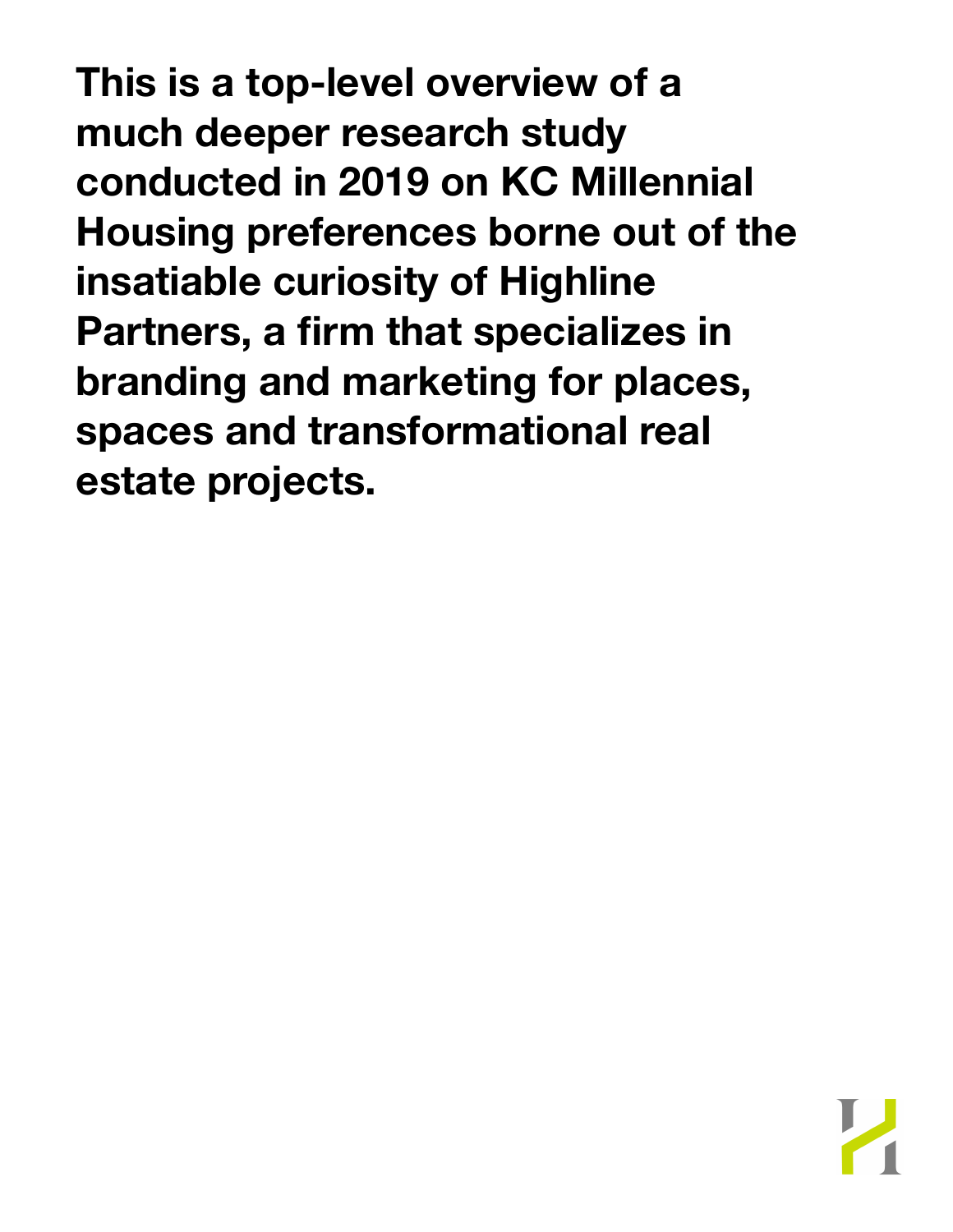## **Overview:**

Highline Partners, a KC-based branding and marketing firm specializing exclusively on places, spaces and transformational real estate projects, conducts a semi-annual survey of KC Millennials to understand their neighborhood living preferences. This year's report is a follow up to the report that was widely covered in 2017.

The reason for the 2017 survey was based on our curiosity to see if broad themes that were covered nationally aligned with our understanding of the KC market. Whether it was home ownership vs. renting, car ownership vs. ride share, stability vs. flexibility, we noticed that many of the national trends didn't seem to be as dominant locally. Overall findings confirmed that the housing/living preferences of the Millennial population in Kansas City didn't completely align with national profiles. Additionally, we learned about where they preferred to live, their most (and least) desired amenities, and their ideas for improving their lifestyle overall in KC.

As a firm, tracking KC Millennials housing and neighborhood preferences over time allows us to better understand how the largest demographic in American history makes some of the biggest decisions of their lives, centered on where they want to live.

The 2019 study was conducted online, with 400 qualified respondents (KC residents born between 1980 - 2000.) Based on what we learned from the 2017 survey, we made changes to the 2019 survey to go deeper into questions that we believe are more useful for us and our clients.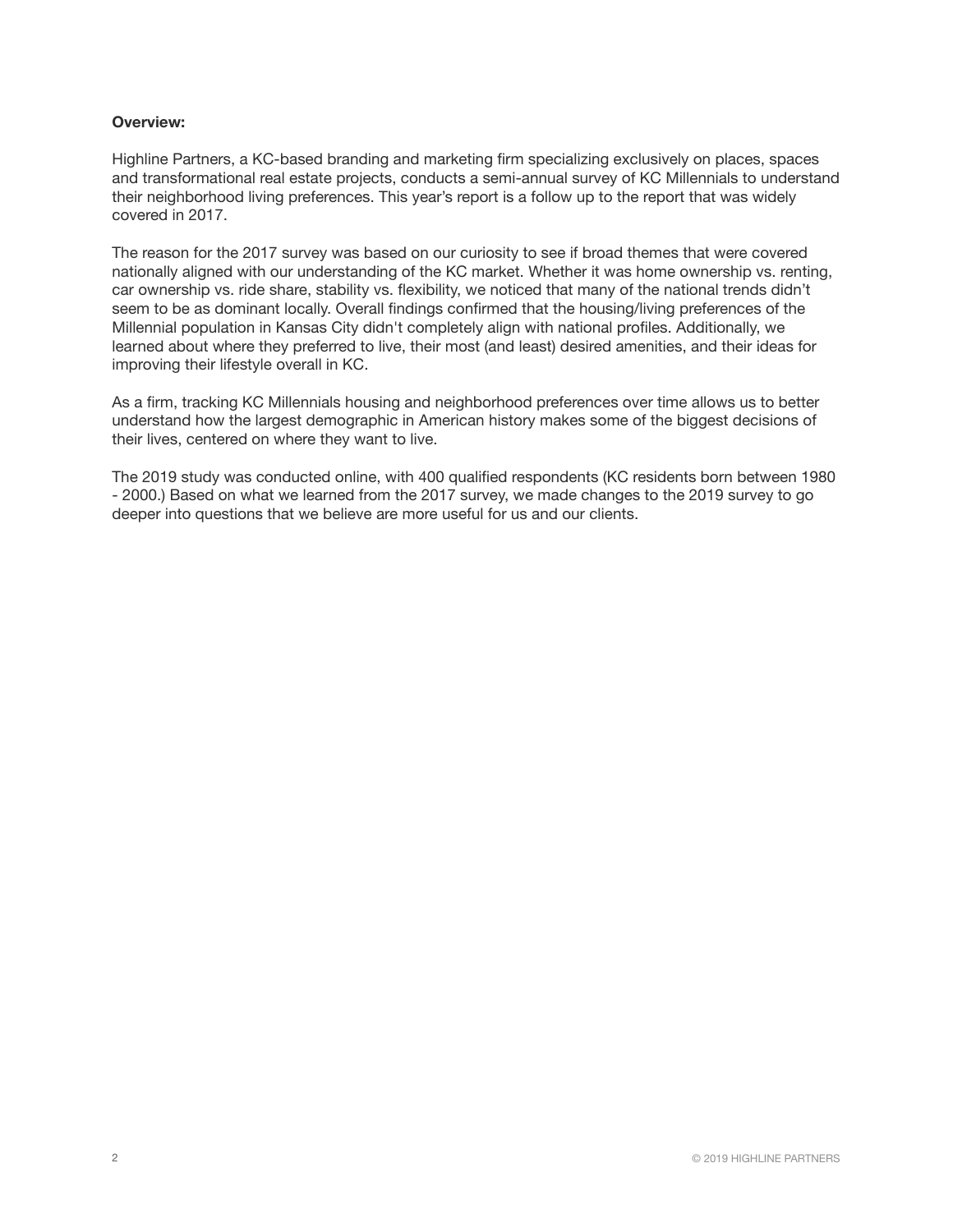### **How to use this survey:**

While we surveyed 400 qualified respondents, this is not a study to be used in a strict scientific method. We are interested in broad trends and themes. As a firm specializing in places, spaces and transformational real estate, we are keenly interested in perceptions of areas that are undergoing transformation, such as Troost, West Bottoms, KCK and East Crossroads. We want to understand the brand *perceptions* of these areas even if the perceptions do not match reality (A neighborhood may be perceived as "unsafe" but may actually have less crime that others that are perceived as "safe.") The perceptions uncovered in the survey responses can be used to influence message and communications strategies for these areas.

Areas like Troost and the West Bottoms are more interesting to us from a perception standpoint because we want to understand what the biggest challenges developers and the city is facing there. To go deeper into those areas, we focused the last  $1/3<sup>rd</sup>$  of our survey specifically on those areas to see how Millennials' "values" (determined in the early part of the survey) matched up with their perceptions of those neighborhoods.

This year's survey was really interesting as we compared to the previous survey. As KC Millennials get older, they are more interested in owning vs. renting and their neighborhood preferences seem to evolve in a way that is consistent with their parents patterns.

"Millennials are adults, just 10 years late" — this sentence could be the summary of our 2017 findings. In many ways pattern was reinforced by our findings in 2019. The pattern of living in an urban apartment while single or just married, then moving to a house in the near suburbs as kids enter the picture remains consistent.

However, because this year our goal was to learn more about their perceptions of specific KC neighborhoods, we wanted to learn how they perceive these areas relative to the qualities they said they valued - accessibility, diversity, healthiness, affordability, schools, and others.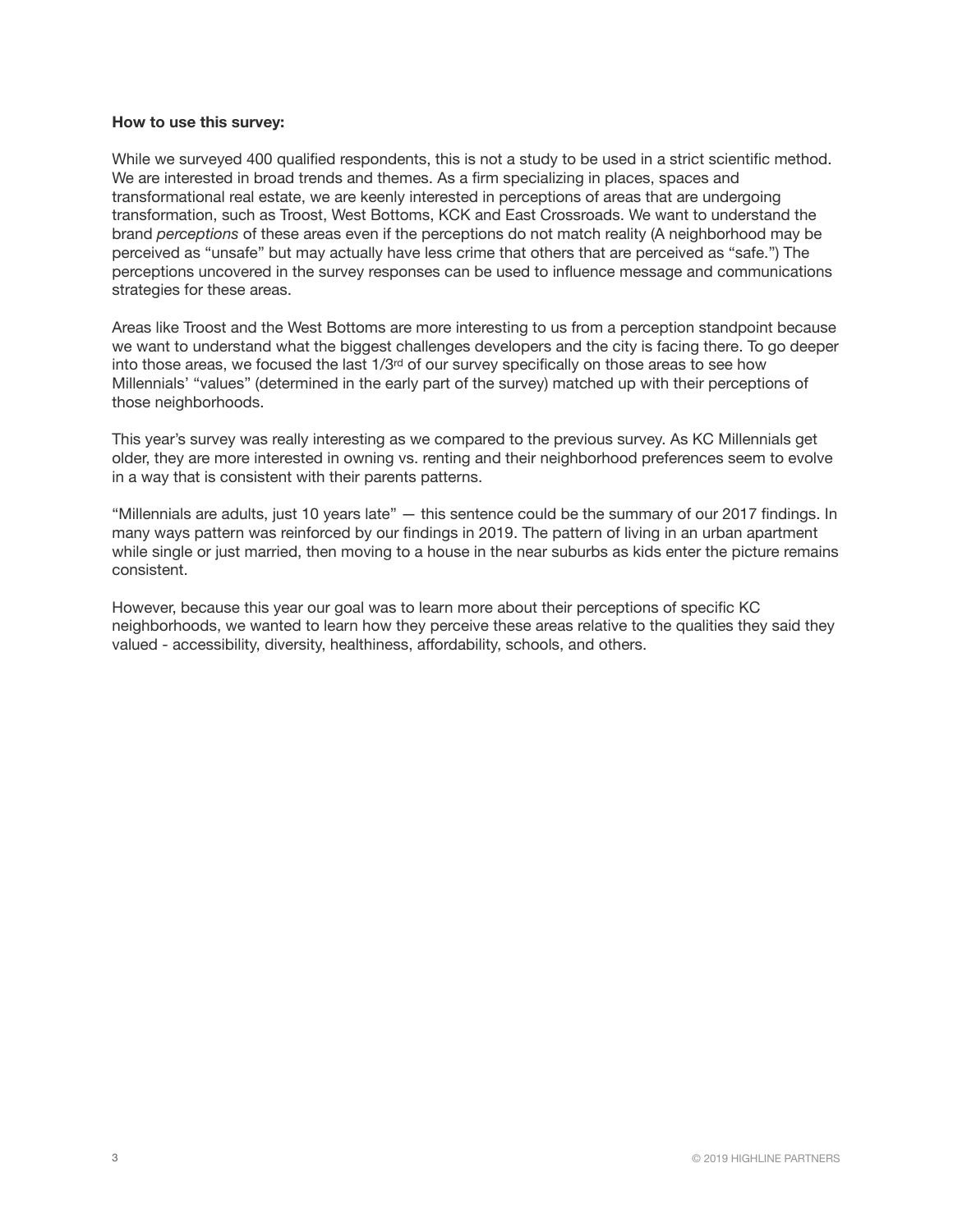# Executive Summary of Key Questions:

## **1) Millennials Top Neighborhood Traits: What are they looking for in their neighborhoods?**

We asked this question both directly and indirectly to test their answers to see if they were consistent across all their desires and it proved true. Overall "safe" was the top answer to the direct question, but as we dig into their answers to subsequent questions, we believe that there is an undercurrent that reveals "accessibility" (ease of transportation in and out of an area, as well as within the area) is actually *the most* influential quality.

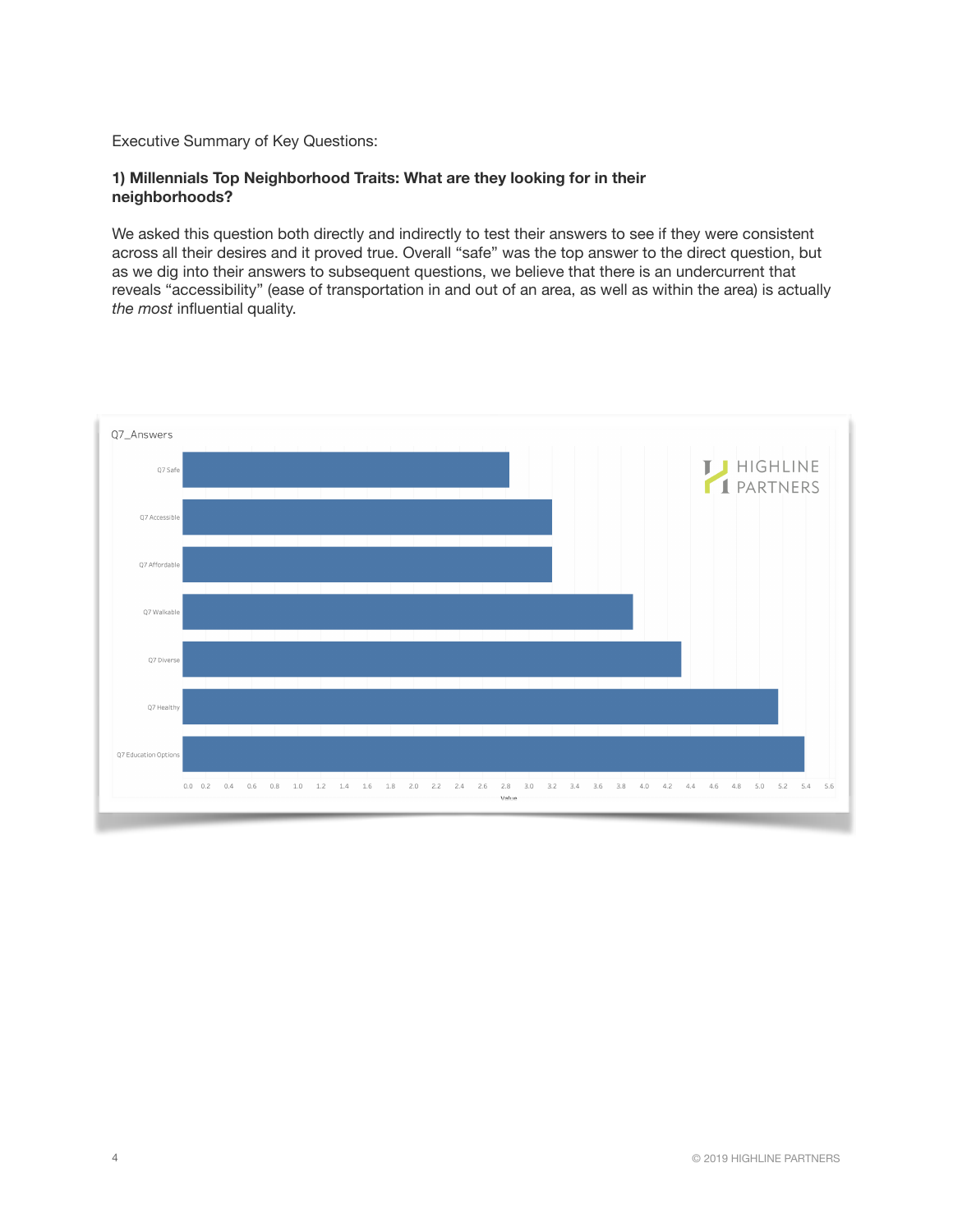# **2) Where do KC millennials want to move next, regardless of rent vs. own:**

Overall, across age groups and income brackets, the Brookside/ Waldo area and Midtown are especially popular. Brookside/ Waldo was the most desired neighborhood for each age group except 35-39. It was in the top 5 for every income bracket.

The Plaza, River Market, and Crossroads are also quite popular across income brackets and age ranges, though they are more popular with the younger crowd (20-24). The popularity for these neighborhoods seems to decrease as age increases.

Prairie Village and the Downtown Core are not quite as popular as the other neighborhoods, but PV stays steadily popular at ~20-25% across age ranges and income brackets. The Downtown Core stays around ~13-26%.

North of the River is steadily popular across income brackets, but tends to be less popular as age increases. This encompasses a large area - North KC, Gladstone, Parkville, and others.

Overland Park was the most popular "suburb," though it was not popular with the 35-39 crowd or the \$91,000+ crowd.

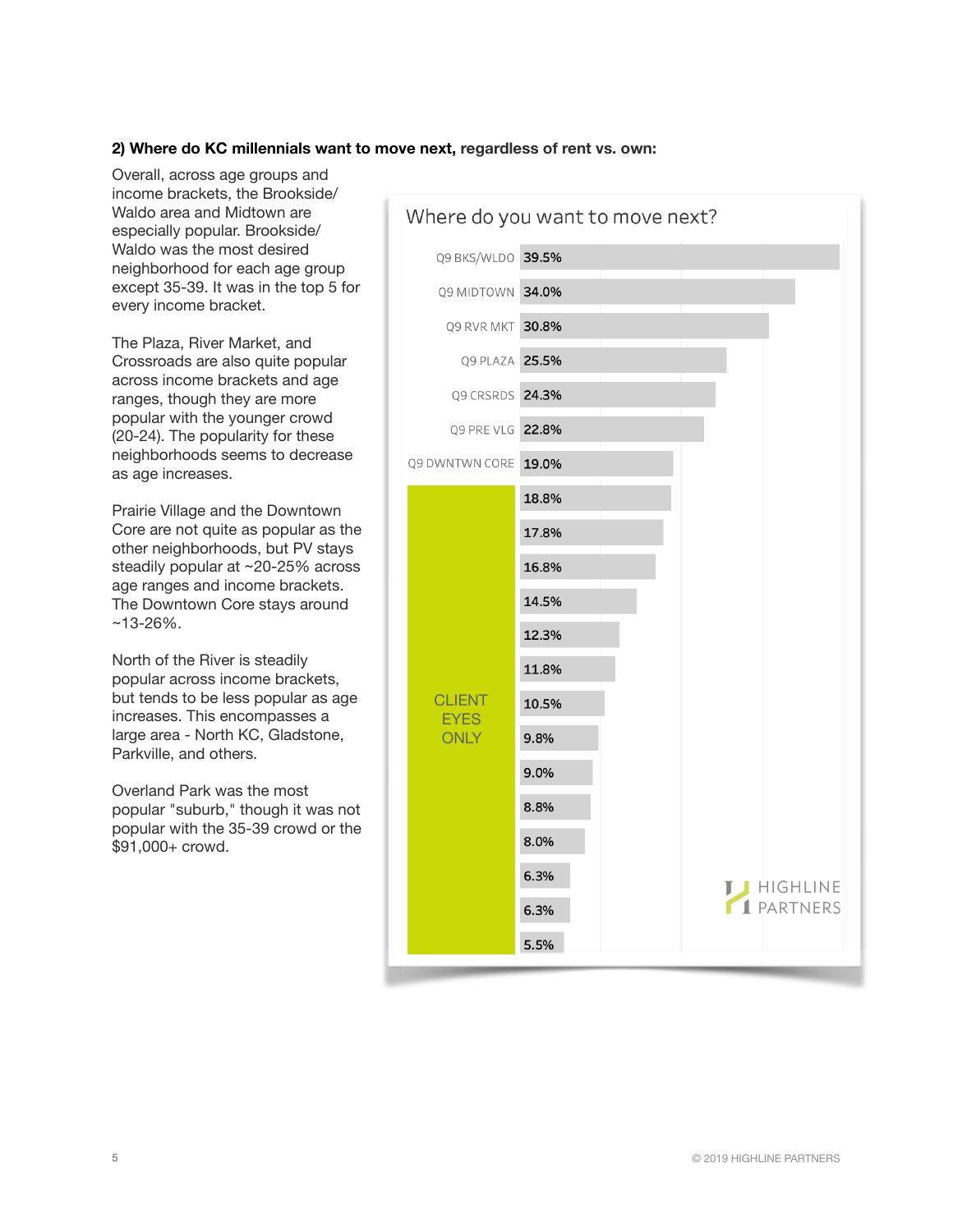# **3) Where do you want to move next if you're planning on owning your next home:**

When limiting respondents to only those who said they wanted to own their next home, the Brookside/Waldo neighborhood increased its lead over other neighborhoods. It's definitely more popular with higher income brackets, but it's popular across all age ranges.

Midtown remains in second, though it is FAR more popular as age increases. Midtown is popular with the higher and lower income respondents; not the middle income.

Prairie Village jumps to third among potential owners. It is more popular with the \$91,000+ crowd, but interestingly it is more popular among the 20-24 age group. It almost simply traded places with the River Market.

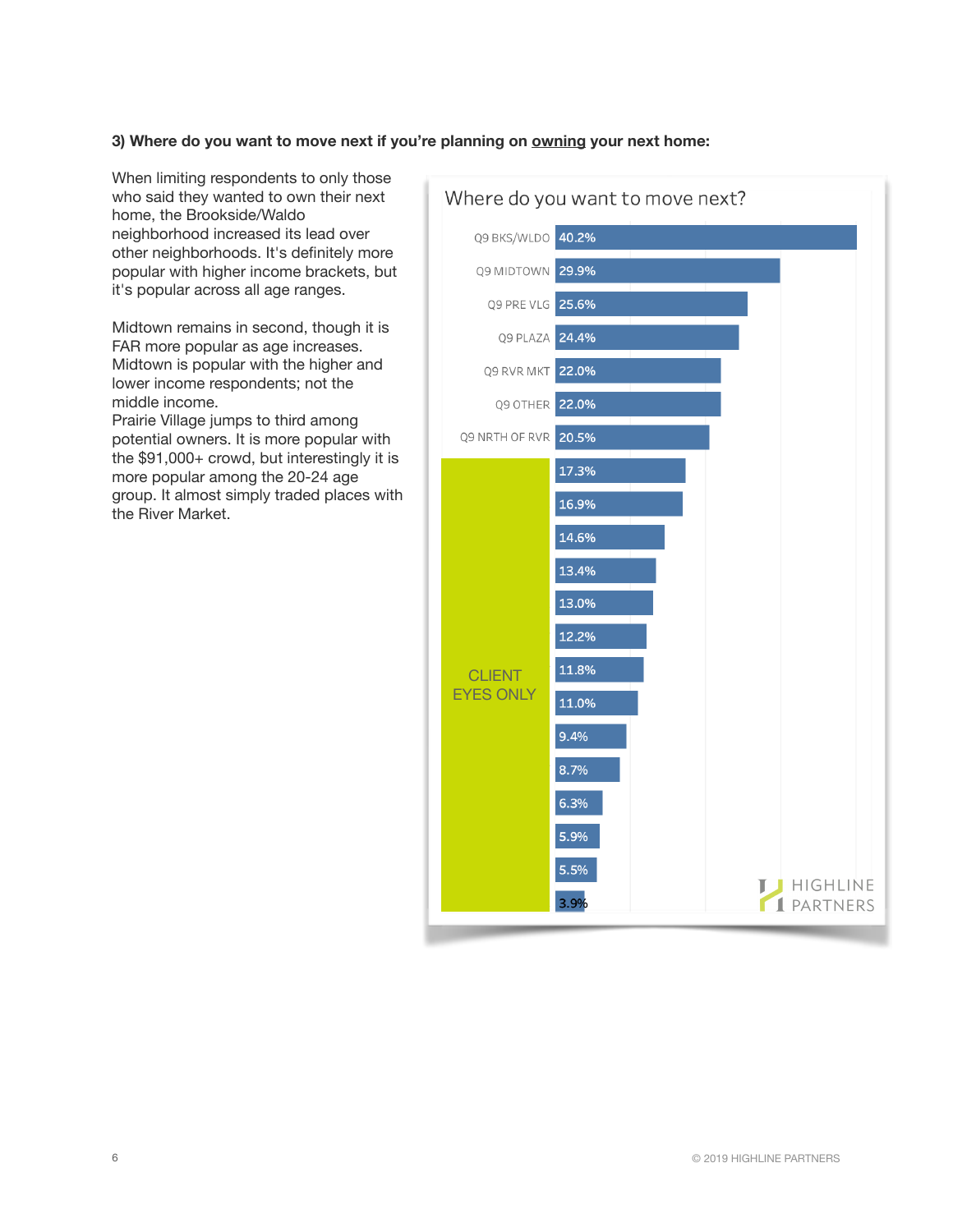# **4) Where do you want to move next if you're planning on renting:**

Among those who want to rent their next home, the Brookside/Waldo area finally gets knocked off its perch with the River Market as the most popular neighborhood to rent next. However, the River Market is not quite as popular with higher income brackets.

Midtown is the second most popular area to rent, though with interesting trends. In the highest income bracket, a whopping 63% of respondents said Midtown was among their top 3. Among the second highest, however, only 26% of respondents said the same. The popularity increases again with lower income brackets. The 25-29 crowd rated Midtown noticeably lower than the other age groups.

Brookside/Waldo was still quite popular at third, but there are very few apartments to rent in the area. Indeed, when splitting by apt/condo/house, BKS/Waldo is tied for first in the house subset. However, it is fourth among those who said an apartment was next.

The Crossroads remains popular, but it naturally gets less popular as age bracket increases, same for the Plaza. The Plaza also gets less popular as income increases.

The Downtown Core is especially popular with the 25-29 age group. It was third behind the River Market and Crossroads. This could be its proximity to jobs; the 20-24 group may still have some people in school. There is a strong age-out starting at 30-34.



#### 7 © 2019 HIGHLINE PARTNERS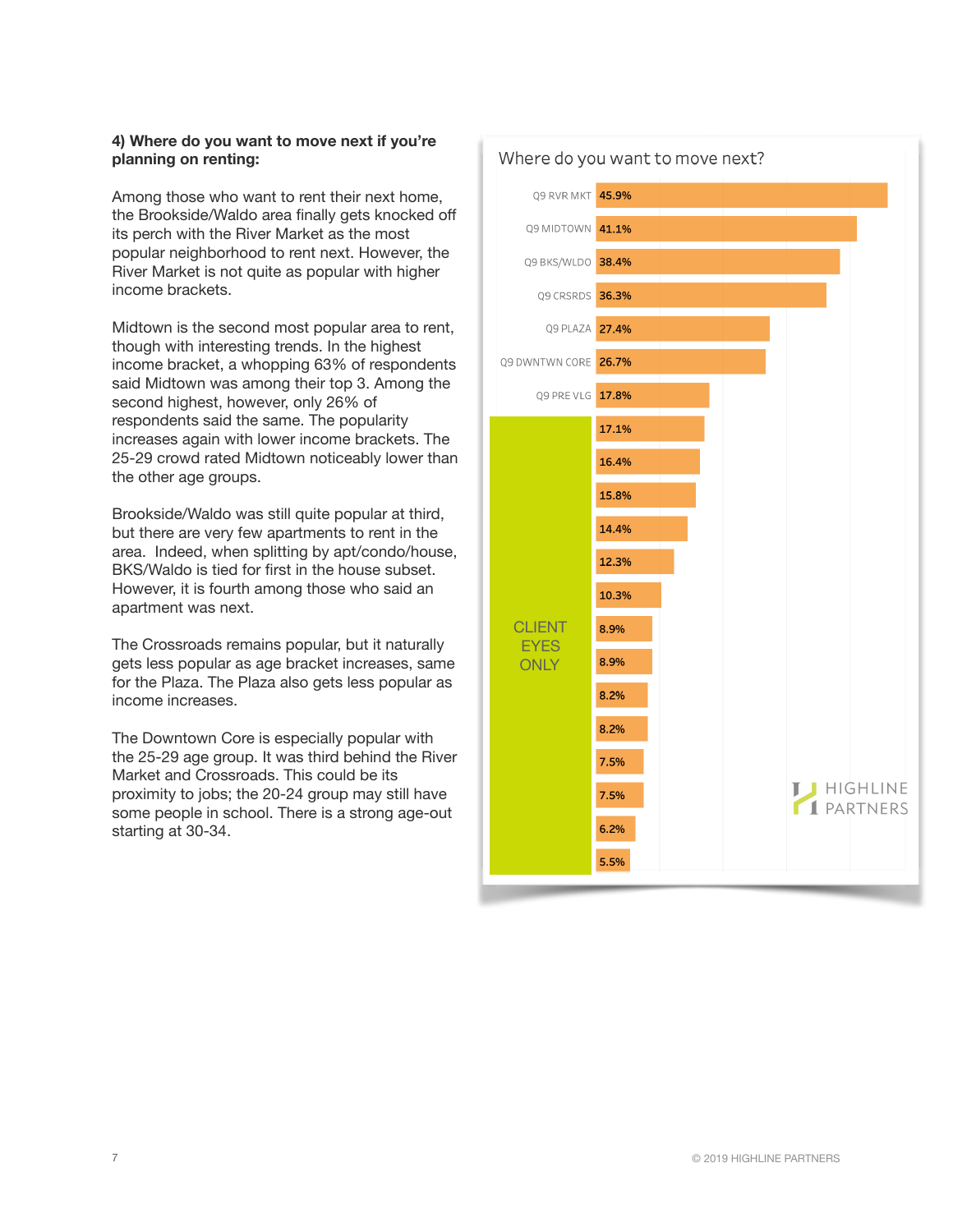### **5) How do their values affect their decisions?**

Across the accessibility board, from not very accessible to very accessible, people highly rated accessible neighborhoods (BKS/Waldo, River Market, Plaza, Midtown, etc.) as their next desired neighborhood.

While "safety" is universally rated as the most desired trait, their answers throughout our survey reveal that accessibility may be more influential in their decision-making. For example, comparing Troost and West Bottoms, respondents rated Troost as less safe, but more accessible, and Troost was rated as a more desirable place for their next move.

Key learning: If the West Bottoms wants to increase its number of residents, it will need to get over its perceptions of low accessibility. If Troost wants to continue the momentum, it will benefit from promoting accessibility. Additionally, we believe that if Troost can also improve its "safety" perception, it will benefit.

### Other notes:

Brookside/Waldo continue to be strong, universally rated as desirable and cited as a next possible destination. This was true across all slices – age ranges, current neighborhood traits, income levels, everything. We don't think this is groundbreaking – Brookside/Waldo have long been one of the most desired destinations for residents of the KC Metro area.

In general, the traits "education options" and "healthy" don't seem to be very influential in their decision making. We are curious to see if "education options" becomes more important as Millennials have more kids who are entering school age years. If so, Kanas City, MO may face challenges, as in the past, due to the poor performance of their public school district. This will be very interesting in future surveys.

By age group, younger people (20-24) overwhelmingly see the River Market as a desirable neighborhood. The desirability and percent of respondents citing River Market as a place they would live next decreases as age increases.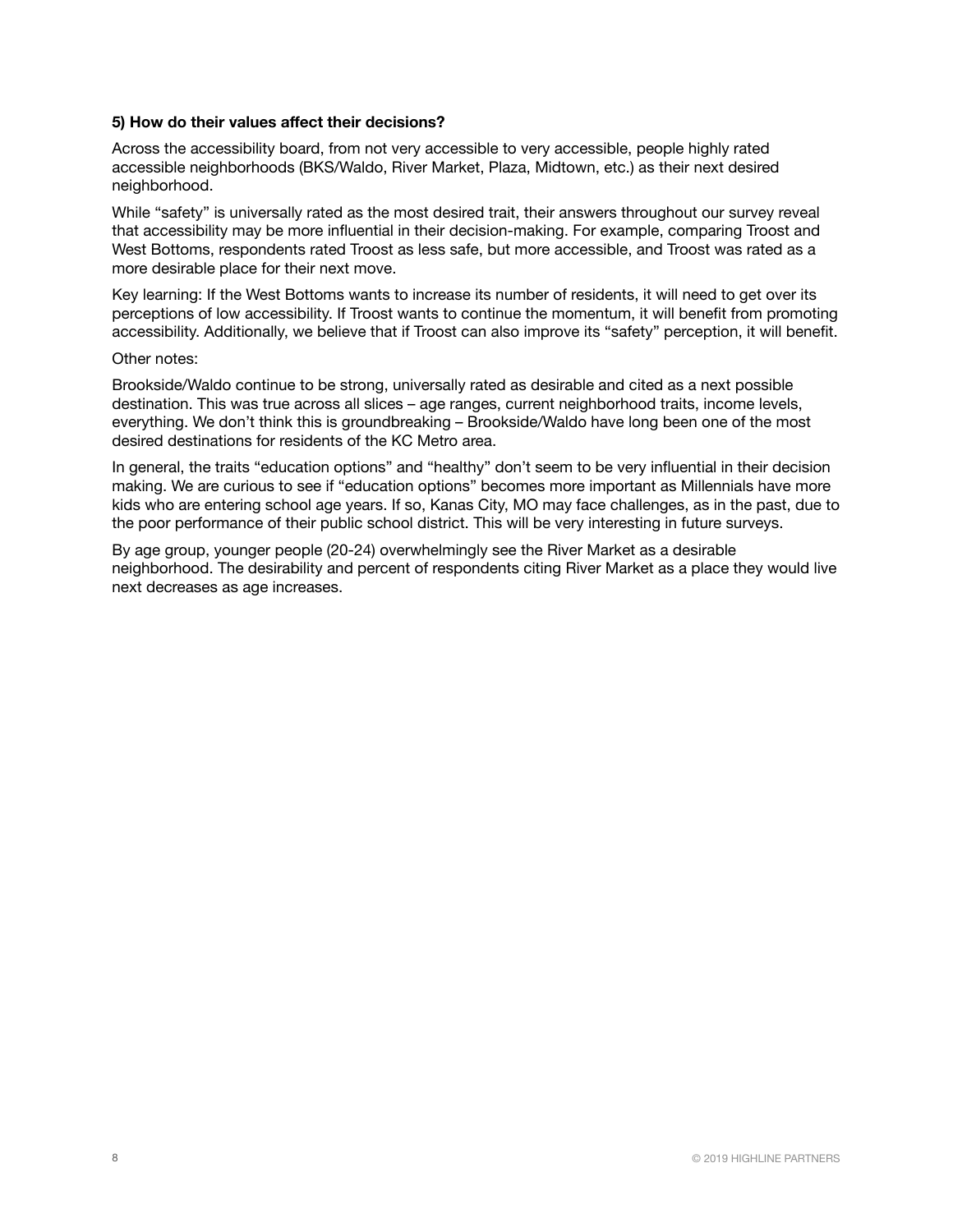## **6) Up and coming neighborhoods – who's winning?**

In every city there are the hot edges — neighborhoods where property values are low and developers start buying properties and hope to make a new market where their investments will grow. This approach has its critics. Some of us are old enough to remember the backlash of "Die yuppie scum" graffiti that covered the walls as development increased in places like Williamsburg, Brooklyn.

These hot neighborhoods often attract artists and hipsters who have been displaced when their current neighborhoods become "cool." So, as we created this survey, we were particularly curious to understand millennials perceptions of four key areas that appear to be the new "hot spots" for developer investment: West Bottoms, the Troost corridor, East Crossroads and Kansas City, KS. We want to understand the communication challenges facing civic leaders and developers.

The short story:

- West Bottoms is seen as desirable but not accessible.
- KCK is seen as affordable but not desirable.
- East Crossroads is seen as desirable, but expensive.
- Troost is seen as accessible and affordable but not safe.

For example, the challenge facing Troost is that it's perceived as "unsafe," whether or not it is *actually* unsafe. As we dig into the perceptions of each area, there are specific communication campaigns that can be employed to help communicate the truth of each area.

West Bottoms, for example, may be just as accessible as other neighborhoods, but without effective communications to the KC Millennial audience, it may remain low on the list as a desired destination.